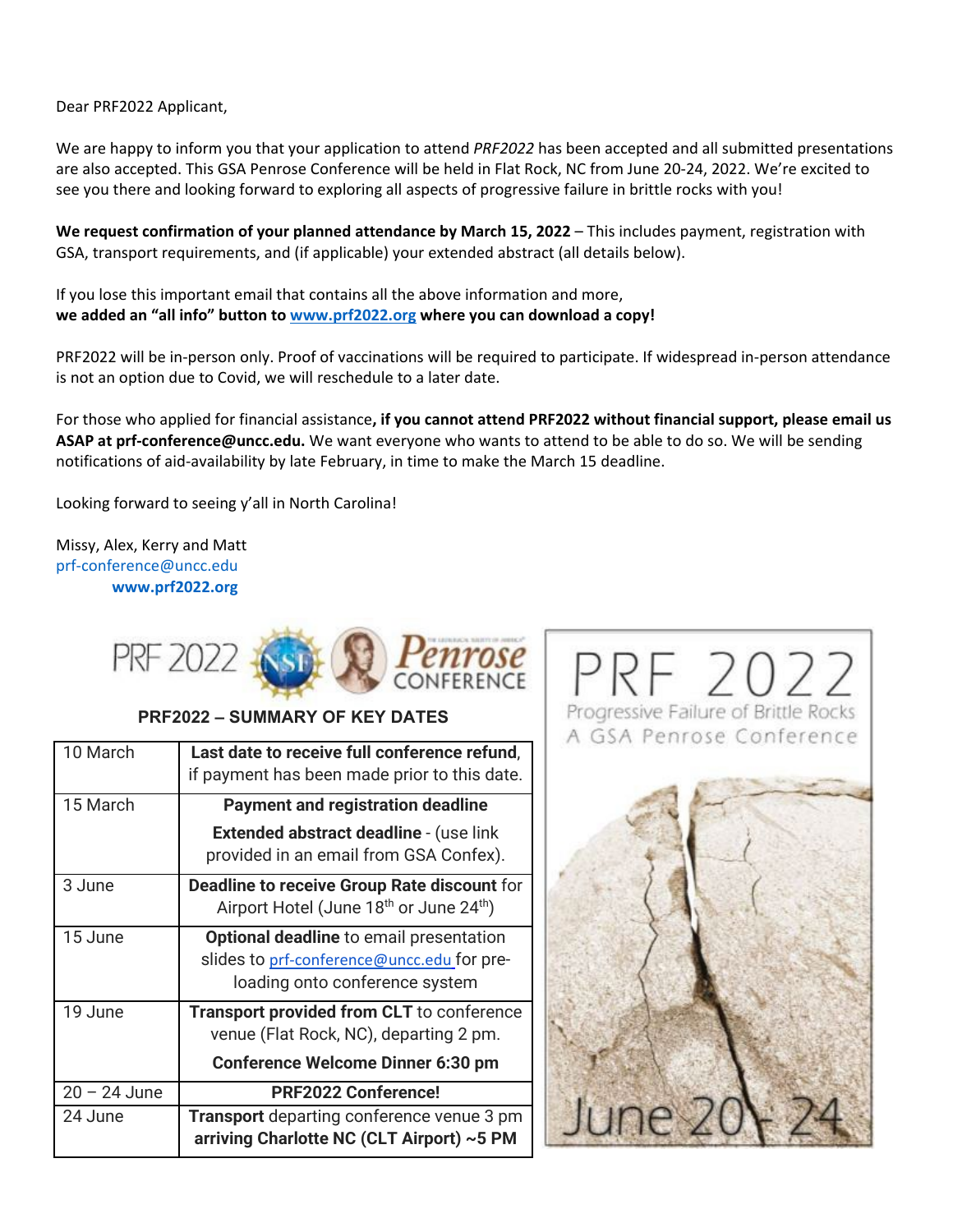# **Information for ALL Attendees**

(presenter information can be found at the end)

**1. Where to send Questions**

Registration, Payment and Covid Vaccine Validation: Becky Sundeen **[bsundeen@geosociety.org](mailto:bsundeen@geosociety.org)**

> GSA Confex System for abstracts: Nancy Wright **nwright@geosociety.org**

Accessibility, DEI and mentoring: Matt Brain **matthew.brain@durham.ac.uk**

Extended abstract formatting and content: Alex Rinehart **Alex.Rinehart@nmt.edu**

Scientific subject matter related to the conference: Relevant [International Advisory Board](https://www.prf2022.org/advisory-panel-keynotes) Member **[prf-conference@uncc.edu](mailto:prf-conference@uncc.edu)** subject: Q for LastName ex: Q for Viles.

> General conference and logistics: Missy Eppes **meppes@uncc.edu**

## **2. Conference Cost and Lodging**

Conference cost is \$1200 with Double Occupancy lodging. An additional charge of \$400 for Single Occupancy (\$1600 total) Meals, lodging and transportation included with all registrations. See [PRF2022 website](https://www.prf2022.org/what-is-included-costs) for details.

NOTE: You will be given an option to request a particular roommate during the registration process. NOTE: Due to limited availability, single occupancy will be assigned based on 'first come first serve' from your conference registration and payment (see below). This policy is regardless of what you indicated on your initial application form.

> Because of our contractual obligations, costs cannot be adjusted for participants who choose to stay off-site or drive themselves.

## **3. Payment and Registration**

Payment and Registration is due 15 March, 2022

To pay and register, you will use GSA's Registration System. A link will be live on ou[r PRF2022 website](https://www.prf2022.org/how-to-apply-1) soon.

NOTE 1: If you don't already have one, you will need to create a GSA ID to use the GSA registration system.

NOTE 2: You will need to make your final transportation decision when you register (i.e. drive yourself vs. take provided transportation).

NOTE 3: If you have applied for financial aid, please do not register until you hear from us about the aid, at which time you will be given a 'coupon code' to use at the check-out at the end of the registration process.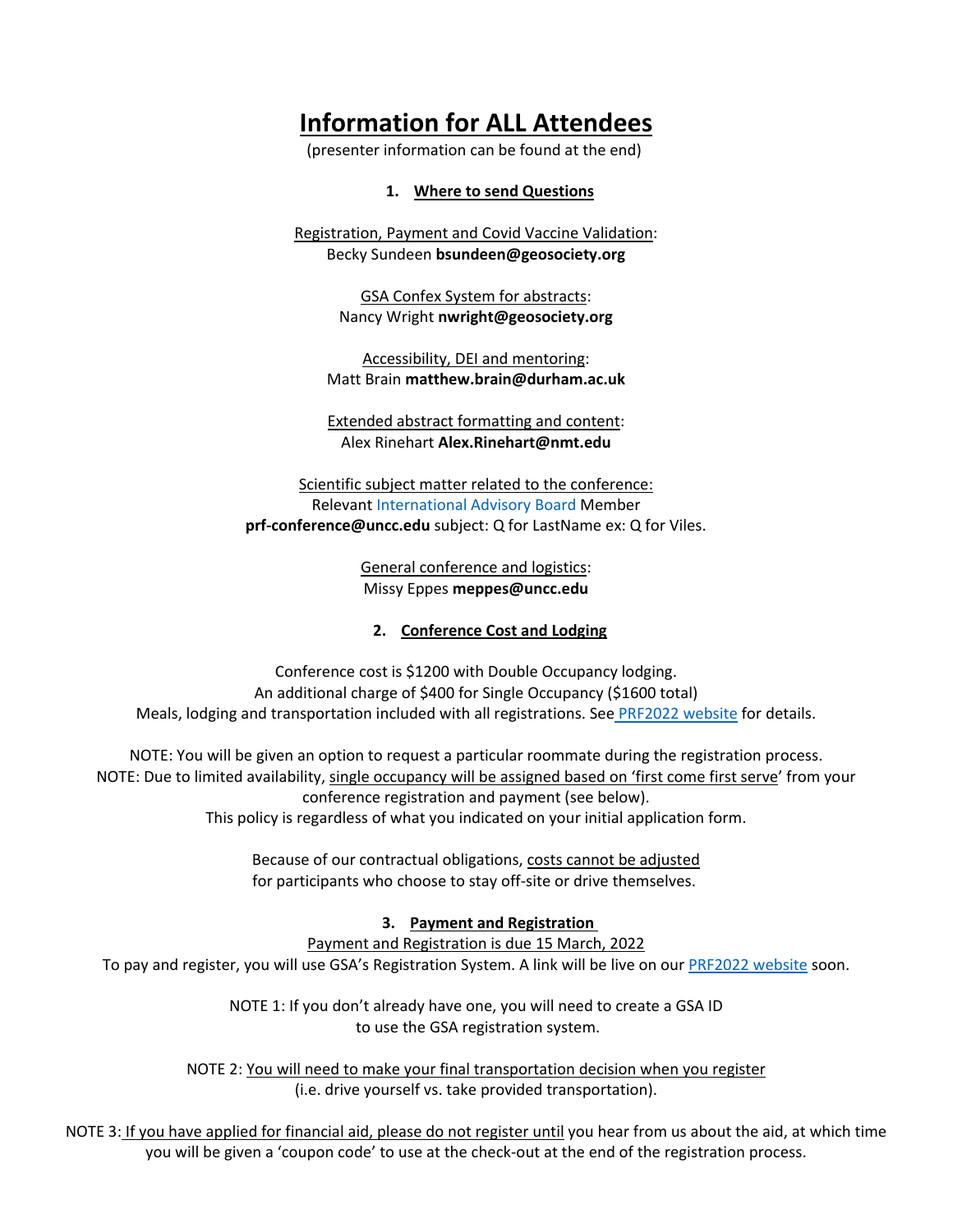## **4. Extended Stay at the Highland Lake Inn and Resort**

If you wish to extend your stay before or after the conference, please make those arrangements directly with [the facility.](https://hliresort.com/specials/)

Make sure to indicate that you are with the PRF2022 Penrose Conference. A 2-night minimum is required, and regular rates apply.

## **5. Transportation**

## **June 19 – 2 pm departure**

Please meet in the parking lot of the Holiday Inn Charlotte-Airport by ~1:30 pm, 19 June. 2707 Little Rock Rd, Charlotte, NC 28214

> When arranging flights, plan to land at CLT no later than about 1 pm particularly if you are planning to check bags.

> > This is a <5 minute cab-ride from CLT airport. An airport shuttle is also available (details below)

#### **For attendees driving themselves,**

please arrive at the conference venue (86 Lily Pad Ln, Flat Rock, NC 28731) **in time to join us for the Conference Welcome Dinner at 6:30 pm, 19 June.** Free parking available for all drivers.

## **June 24 – ~5 pm arrival in Charlotte**

We will depart the Highland Lake Inn and Resort at 3 pm.

We will make 2 stops: CLT Airport (arriving at ~5 pm) and Holiday Inn Charlotte-Airport (arriving at ~5:15 pm) 2707 Little Rock Rd, Charlotte, NC 28214

#### **Early Arrival or Late Stay in Charlotte**

A block of rooms is being held at the Holiday Inn Charlotte-Airport under PRF2022 Penrose Conference You will need to reserve and pay for your room(s) for yourself by June 3 to get the group rate. Us[e this link](https://www.ihg.com/holidayinn/hotels/us/en/charlotte/cltap/hoteldetail?fromRedirect=true&qSrt=sBR&qIta=99801505&icdv=99801505&qSlH=CLTAP&qGrpCd=PRF&setPMCookies=true&qSHBrC=HI&qDest=2707%20Little%20Rock%20Rd,%20Charlotte,%20NC,%20US&srb_u=1) for reserving June 18<sup>th</sup> - Block Code - PRF Use [this link](https://www.ihg.com/holidayinn/hotels/us/en/charlotte/cltap/hoteldetail?fromRedirect=true&qSrt=sBR&qIta=99801505&icdv=99801505&qSlH=cltap&qGrpCd=PPC&setPMCookies=true&qSHBrC=HI&qDest=2707%20Little%20Rock%20Rd,%20Charlotte,%20NC,%20US&srb_u=1) for reserving June 24<sup>th</sup>. Block Code - PPC \$99 + tax& fees. (after you enter the date in the reservation system, the price will show up).

Note: This airport-convenient hotel is located in quite an 'urban desert'. If you want to site-see in Charlotte, you should look for [hotels in "Uptown"](https://www.charlottesgotalot.com/places-to-stay?utm_source=google&utm_medium=cpc&campaignid=15097073206&utm_adgroupid=129267544539&utm_term=hotels%20uptown%20charlotte&utm_campaign=&gclid=CjwKCAiAl-6PBhBCEiwAc2GOVLMcnUUpvvMFnFlLFkvwCc2uGeOuShGGyYQpvY7ng-0MQcjheHbOdxoCUnEQAvD_BwE) within or near the inner loop I-285.

#### **Complimentary Airport Shuttle Service:**

You will need to call the Hotel directly after you land and retrieve your luggage for the shuttle to come and pick you up. Call 704-394-4301 or use the Airport Board telephone for "Holiday Inn Charlotte-Airport".

To find the pick-up area, exit the baggage claim door and make an immediate left. This is known as Zone1. All of the hotel shuttles congregate here. The Shuttle is white with the Holiday Inn logo on it.

For guests departing to go back to the Airport they must speak with the Front Desk and "sign-up". Guests should do this at check-in. The Shuttle departs every half hour (top and bottom of the hour).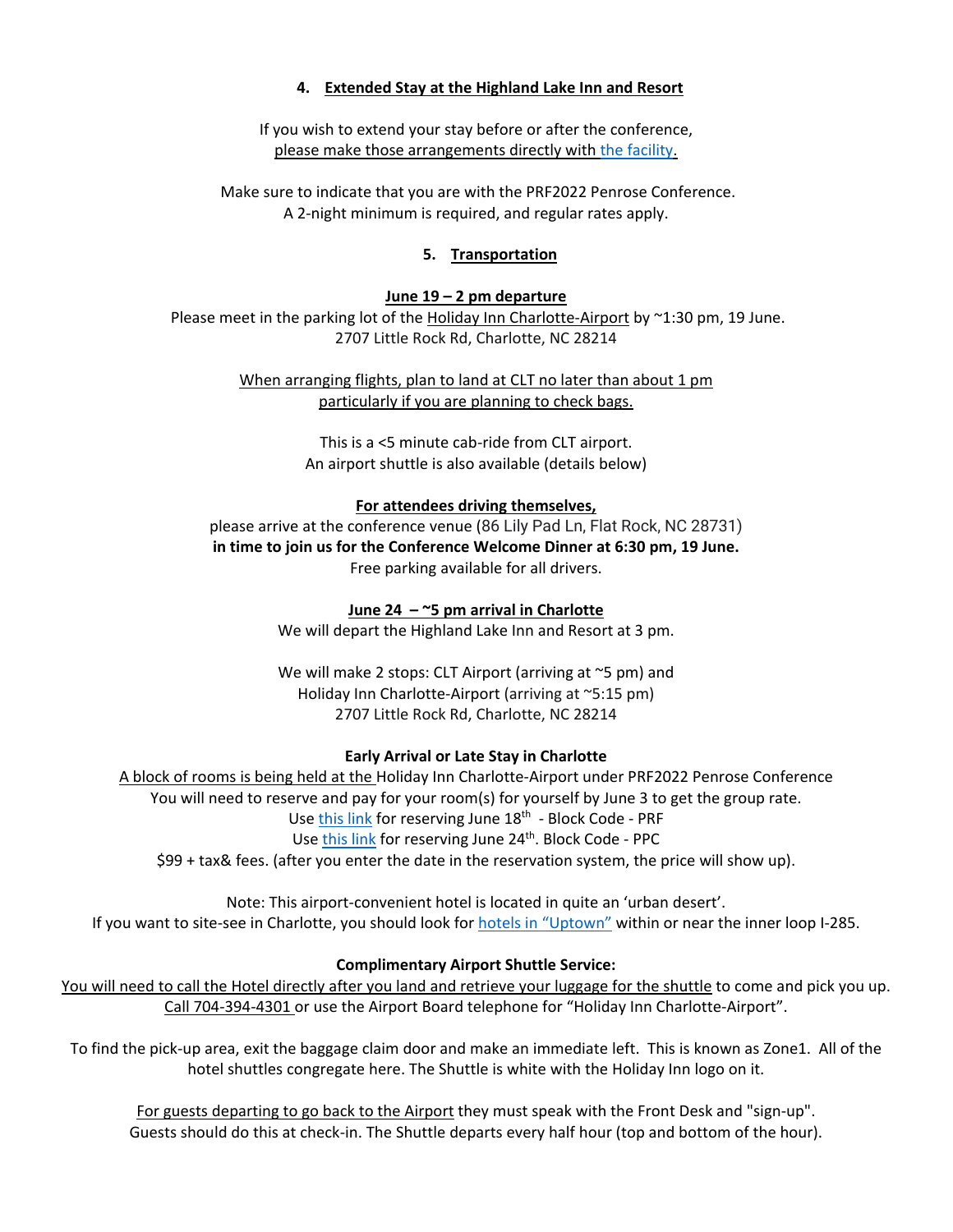## **6. Guest Attendance**

Because a primary goal of Penrose Conferences - in general - is to maximize interactions between scientists in a close setting, GSA discourages families from participating in Penrose events and meals. However, we recognize that some attendees, particularly those traveling internationally, may need or desire to have family with them. We can help make arrangements to make this possible. If you require 'sitting' for small children, we will try to help.

## Guest Lodging:

Conference attendees wishing to bring guests should select and pay for 'single occupancy' registration (\$1200 + \$400), there is no additional lodging costs for guests using available room beds in a 'single occupancy' room. A \$20 one-time fee for roll-away bed or crib may be requested directly with the venue, and then paid on site.

## Guest Meals:

There is a public restaurant on site for guests.

Alternatively, we are also providing a meal-only payment option if guests would like to eat with the conference (adults \$446; children aged 6-11 \$223; children <6 are free). When registering for single occupancy, you will be given the option to add a guest meal plan.

Unfortunately, costs cannot be adjusted if guests opt-out for certain meals.

## **7. Cancellation and Refund Policy**

No refunds are possible after March 10. Full Refunds are available before March 10

If an unforeseen situation arises after March 10, please contact us and we may be able to provide a refund to you if we can fill your spot.

We understand that times are uncertain and will accommodate you as best we can, but due to our lodging and facilities contracts, we only have so much leeway.

## **8.Mentoring**

Many thanks to all attendees who have volunteered to act as mentors.

We will provide details of mentor-mentee allocations, expectations and guidance after registration closes on 15 March.

## **9. COVID**

As per GSA Policy, all attendees will be required to be fully vaccinated and boosted (as appropriate) at the time of the Conference. If the overall COVID situation precludes in-person conferences for the week of June 19- 24, we will reschedule the conference. We will not have a hybrid conference.

In early June, you will receive an email from our vendor – 42Chat Healthshield - with instructions for how to submit proof of vaccination. Exemptions for medical or religious reasons will be allowed, but we will require daily testing for those attendees. During the conference, we will follow all CDC guidelines vis-à-vis masking and social distancing.

We strongly encourage attendees to acquire and bring covid home-tests to the conference if possible so as to have on hand if symptoms arise, and to take at least one test on June 19th. *Take advantage and stockpile free tests when available!*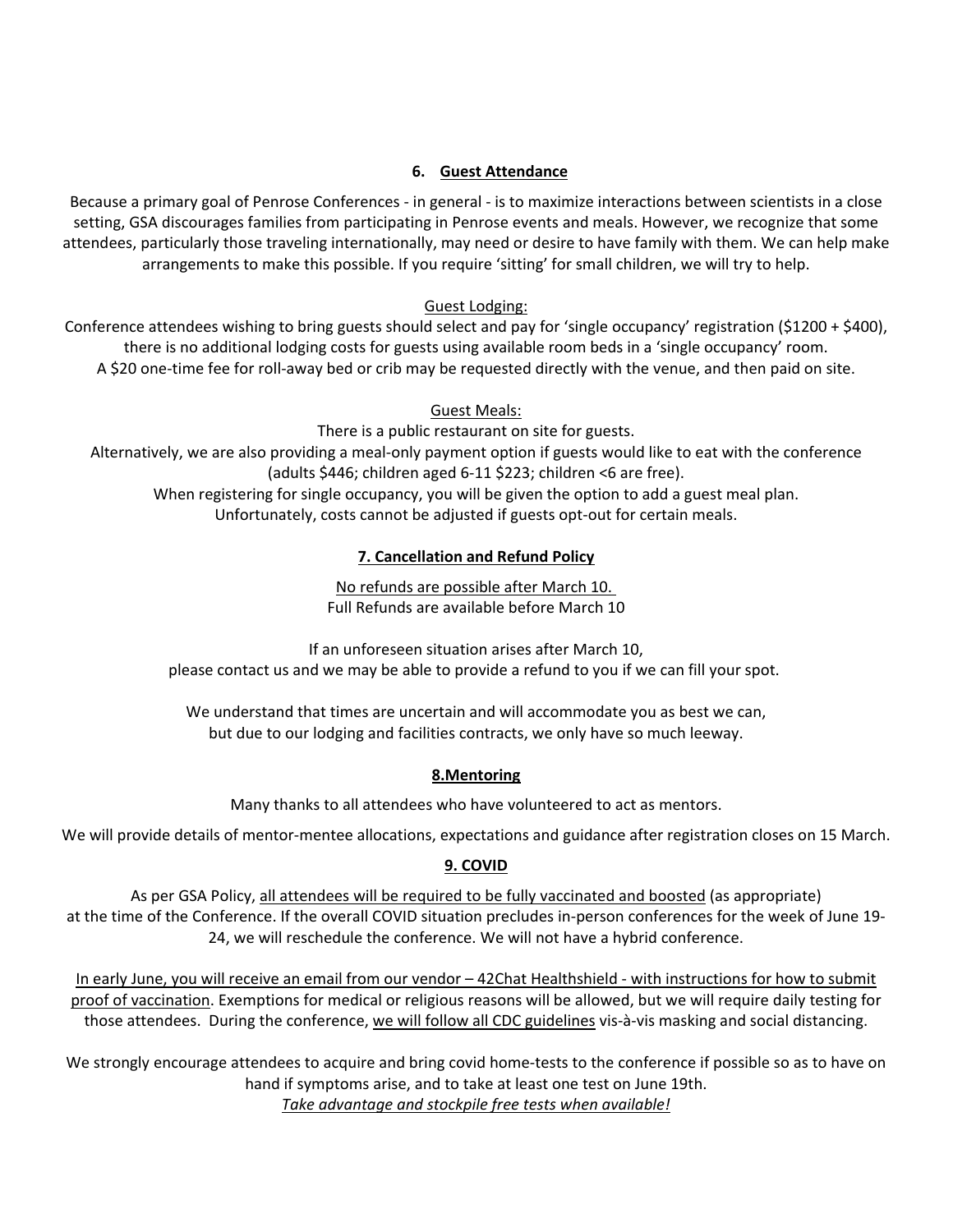## **10. Meet the folks behind the scenes.**

PRF2022 leaders: Missy Eppes (Charlotte NC), Alex Rinehart (Socorro, NM), Kerry Leith (Wellington, New Zealand), and Matt Brain (Durham, UK)

Financial Administration: PRF2022 is a Geological Society of America (GSA) Penrose Conference being financially administered by Becky Sundeen at GSA.

Abstracts and Publication: The PRF2022 Penrose Abstracts are being published and permanently archived with doi and administered by GSA thanks to Nancy Wright

**11. PRF2022 Sponsors** We would like to acknowledge and thank the generosity and support of the following [sponsors](https://www.prf2022.org/sponsors-1) of the PRF2022 Penrose Conference.

Geological Society of America National Science Foundation - Geomorphology & Land Use Dynamics National Science Foundation - Civil, Mechanical and Manufacturing Innovation Psylotech Corporation UNC Charlotte College of Arts+Architecture UNC Charlotte College of Liberal Arts and Sciences UNC Charlotte Office of Research and Economic Development

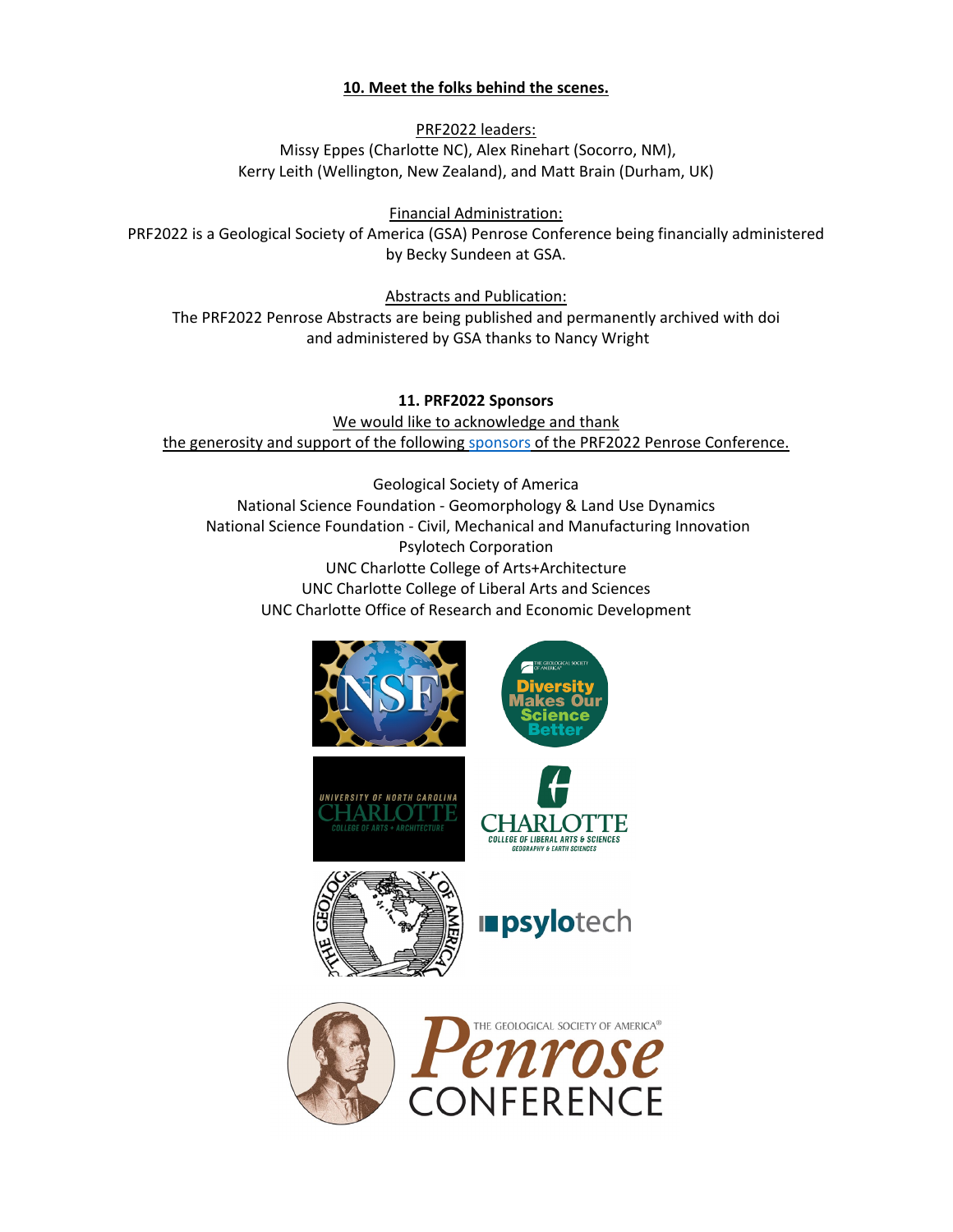## **Information for Presenters**

#### **1. Oral vs. Poster**

You will receive email notification directly from GSA Confex regarding if your abstract has been assigned to an oral or poster session.

#### If you haven't received notification from GSA by Feb 7, please email [meppes@uncc.edu.](mailto:meppes@uncc.edu)

Note: For now, we are employing 'placeholder' sessions for all abstracts in the Confex system. The title of the session that your abstract is in will reflect if you have been assigned an oral or poster presentation.

Do not worry if the 'subject' of the session (or your abstract) doesn't seem to match your work. We will be scheduling sessions after the March 15 deadline.

## **2. Editing and Adding Co-Authors to submitted ~250 word Abstract** Use the link you receive in the email from GSA Confex.

(you will need to provide your email for a GSA ID if you don't already have one).

To make edits, on the left of the Page after logging in, you will see a list of steps. You may make edits to your Title (Step 2), Authors (Step 4) and Abstract Text (Step 6).

We ask that you please DO NOT MODIFY any other settings at any of the other Steps.

We also please request that you DO NOT CHANGE THE OVERALL TOPIC of your original submitted abstract in this editing process.

#### **3. Extended Abstracts**

#### Due March 15

All presenters are invited to submit a 2 to 4 page extended abstract as a of their presentation, inclusive of all figures and references.

We request that you [follow the instructions in our template –](https://www.prf2022.org/presentation-formats) foun[d here](https://www.prf2022.org/presentation-formats) on the PRF2022 website for formatting the extended abstract.

If formatting of your submitted PDF does not match the template, you will be asked to resubmit.

Please upload your extended abstract by March 15 on the GSA Confex system using the same email link found in your abstract notification email from GSA.

After logging in, on the left of your screen, you will see Speaker Corner Click the link to upload your pdf once it is complete. You can modify through March 15

## **4. Oral Presentations**

All non-keynote oral presentations should be no longer than 12 minutes Each presentation will be followed by ~3 minutes for questions. Please use ppt or pdf slide format 16:9

Please email your presentation as a ppt or pdf file t[o prf-conference@uncc.edu](mailto:prf-conference@uncc.edu) by June 15 or

> Bring it with you on a portable hard drive to the conference. Instructions for uploading during the conference will be provided at check-in.